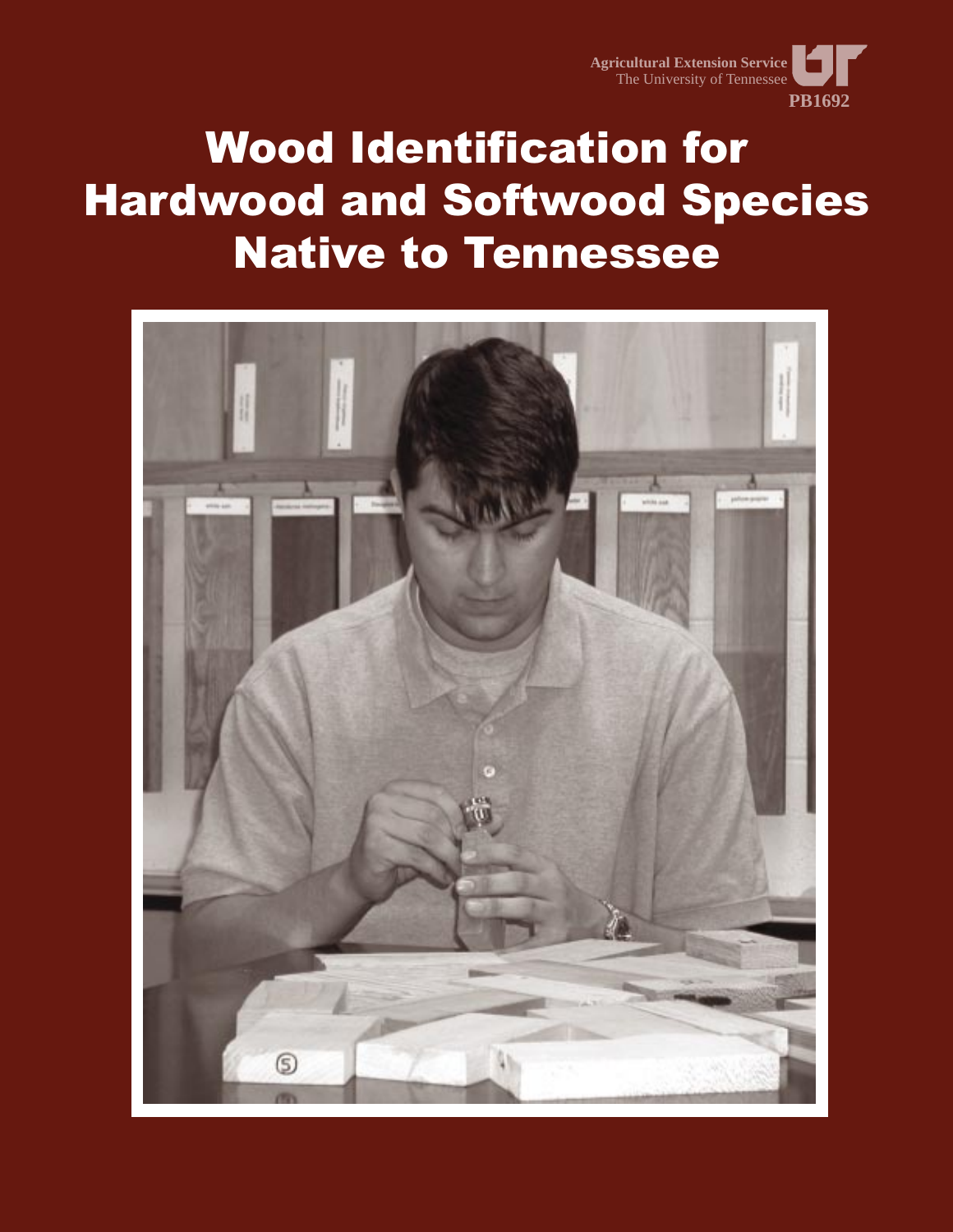# Contents

**Introduction 3 Wood Surfaces 3 Macro Cross-section Characteristics 4 Preparing the Wood Surface 4 Separating Hardwoods from Softwoods 4 Hardwoods 6** Growth Ring Pore Arrangement **6** Vessel (Pore) Arrangement **6** Wood Rays **7** Tyloses **7** Parenchyma **7** Color, Odor and Density **8 Softwoods 8** Resin Canals **8** Growth Rings: Earlywood and Latewood **8** Color, Odor and Density **9 Summary 9 Other Publications Related to Wood Identification 10 Wood ID: Species Characteristics 11** Ring-Porous Hardwoods **11** Semi-Ring-Porous Hardwoods **12** Diffuse-Porous Hardwoods **12 Softwood Identification 12 Softwood Key 14 Hardwood Key 15**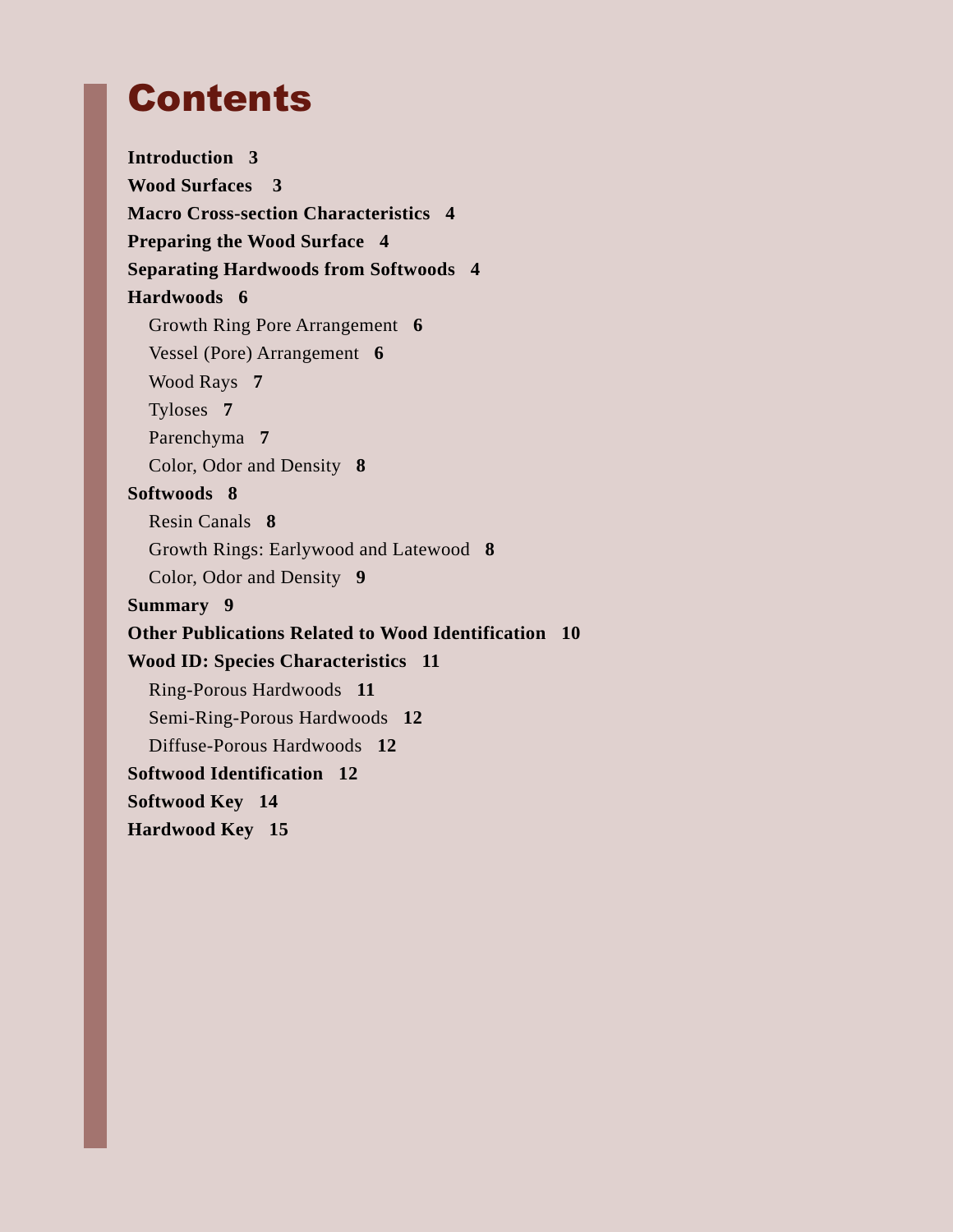# Wood Identification for Hardwood and Softwood Species Native to Tennessee

*Brian Bond, Assistant Professor, and Peter Hamner, Research Associate Department of Forestry, Wildlife and Fisheries The University of Tennessee*

# Introduction

This publication provides information on how to identify wood of several species common to Tennessee by using a hand-magnifying lens. Included in this publication are a wood identification key for some common Tennessee species, a list of key specie characteristics and a list of companies that sell wood identification sample sets.

Tennessee has a rich variety of tree species, and the wood produced from each of these has unique structure, physical and mechanical properties. The differences in wood structure and properties allow for the manufacture of wood-based products with many different appearances and uses. Since wood is a popular and useful material, it is important that enthusiasts and professionals be able to distinguish the wood of one species from another. For example, how would a barrel manufacturer tell the difference between red oak, which doesn't hold liquids, and white oak, which does?

Wood of a particular species can be identified by its unique features. These features include strength, density, hardness, odor, texture and color. Reliable wood identification usually requires the ability to recognize basic differences in cellular structure and wood anatomy. Each species has unique cellular structure that creates differences in wood properties and ultimately determines the suitability for a particular use. Cellular characteristics provide a blueprint for accurate wood identification.

Wood is composed of many small cells and its structure is determined by the type, size, shape and arrangement of these cells. The structure and characteristics of wood can vary between species and within the same species. With practice, a small

hand lens (10x) can be used to distinguish the different cell types and their arrangements. By using the proper techniques, you can become efficient and accurate at wood identification.

# Wood Surfaces

Most of the wood cell structure characteristics discussed in this publication are best viewed from the **cross-section** surface of the wood. Wood surfaces are classified into three categories, or geometric planes of reference, that indicate the type of surface uncovered after a cut has been made. The three reference planes are the cross section, radial section and tangential section. **Figure 1** depicts the three reference planes of wood. The cross section is produced by cutting the cells perpendicular to the direction of growth in the tree. The cross section is the same surface seen on



*Figure 1. Three-dimensional orientation of wood material.*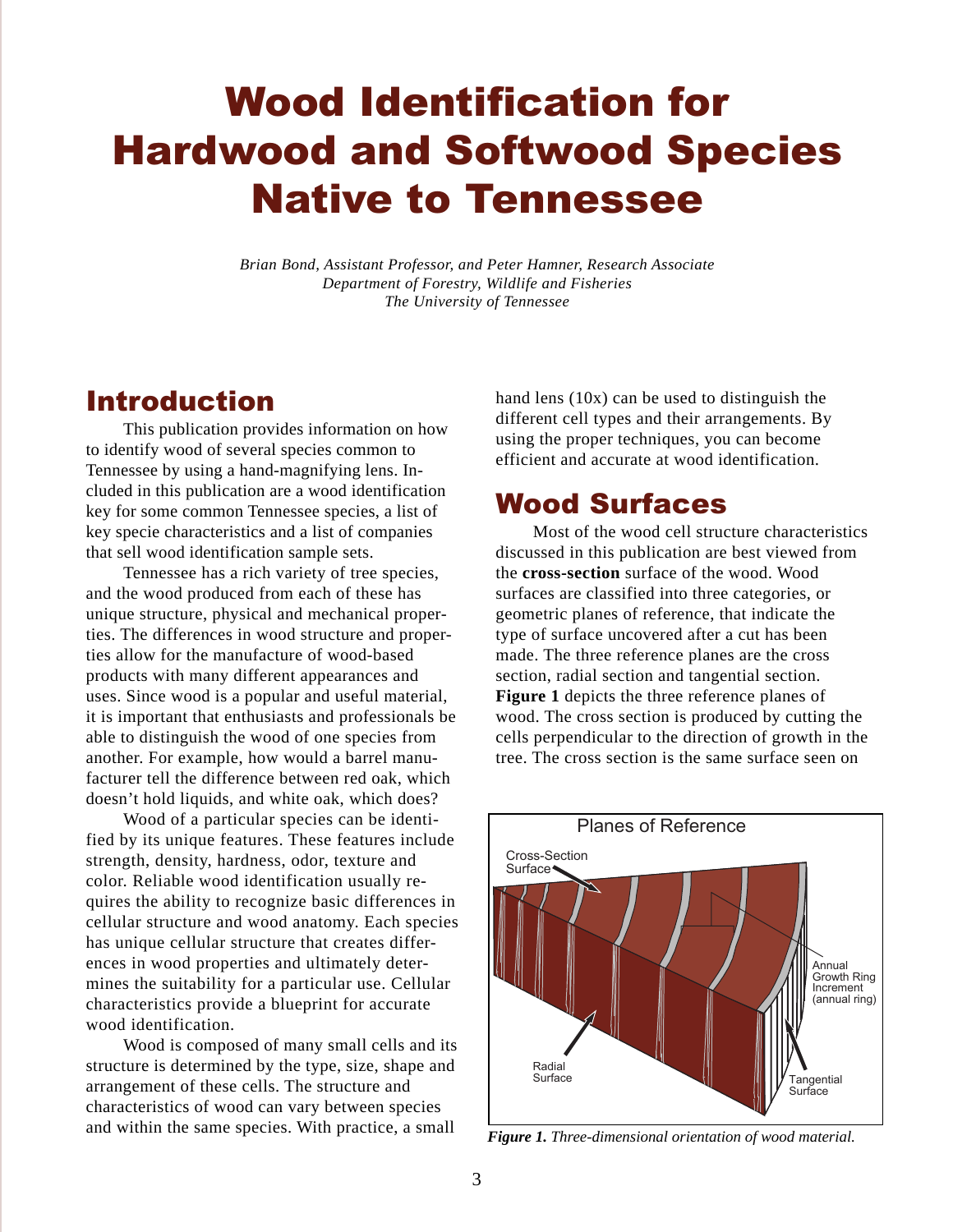a stump after felling a tree. It is important to determine which reference plane you are viewing when identifying wood, because cell structure is three-dimensional and varies based on orientation.

# Macro Cross-section **Characteristics**

By cutting a tree and exposing the cross section, you can observe the bark, phloem (barkproducing layer), cambium (a thin layer inside the bark where cell division takes place) and xylem (sapwood and heartwood) **(Figure 2)**. The heartwood is the darker-colored material that is formed in the center of the tree. Although heartwood is formed in the tree center, it may not occur uniformly across the surface of the section. The heartwood contains extractives, which are the chemical components that give cedar its pleasant aroma, redwood its decay resistance and walnut its dark color. The sapwood surrounds the heartwood and is lighter-colored. The size and width of the sapwood will vary greatly between species. For example, the sapwood of locust is a very narrow outer band and the sapwood of black cherry is very wide. The color and odor of heartwood can also be useful in identifying certain species like redcedar, sassafras and black walnut.

Another feature that can be observed when viewing the cross section is the growth rings. A growth ring represents one year of wood forma-



*Figure 2. Primary layers of wood tissue through the diameter of a tree.*

tion. The development of the wood material inside a growth ring is caused by the changes that occur during the growing season. Earlywood, or springwood, is formed in the spring and early summer at the beginning of the growing season when warm and wet conditions promote rapid growth. Earlywood cells have large diameters and thin cell walls. Latewood, or summerwood, is formed in late summer and fall toward the end of the growing season when dryer conditions slow the development of new wood growth. Latewood occurs at the outer region of a growth ring, and is characterized by cells with greatly thickened cell walls and narrow diameters.

# Preparing the Wood Surface

To view the cellular characteristics of wood, it is very useful to have a 10-power (10x) hand lens to magnify the section you are looking at. Preparation of the wood surface is important and can affect your ability to locate and identify specific cell types. The cross section is the best section to begin your observation of the cell structure in wood. To prepare a cross section for viewing, make a thin, clean cut with a razor blade or sharp knife. Make the cut across the surface at a slight angle. It is important not to take off too much material or to cut too deeply. You are better to make several thin slicing cuts to enlarge the viewing area rather than trying to make one large cut. Using a dull blade or cutting too deeply will create a poor surface and mask otherwise useful identifying features. Only a small area with a few growth rings is needed for adequate observation and identification.

Identifying wood is a process of elimination. The best strategy is to search for particular features that will help you to categorize the species or group of species withe those features, and thus eliminate others that do not. The use of an identification key can be helpful for this separation. A wood identification key is provided for the species discussed in this publication.

# Separating Hardwoods from Softwoods

After preparing a surface to view, the first step is to determine whether a specimen is softwood or a hardwood. The terms softwood and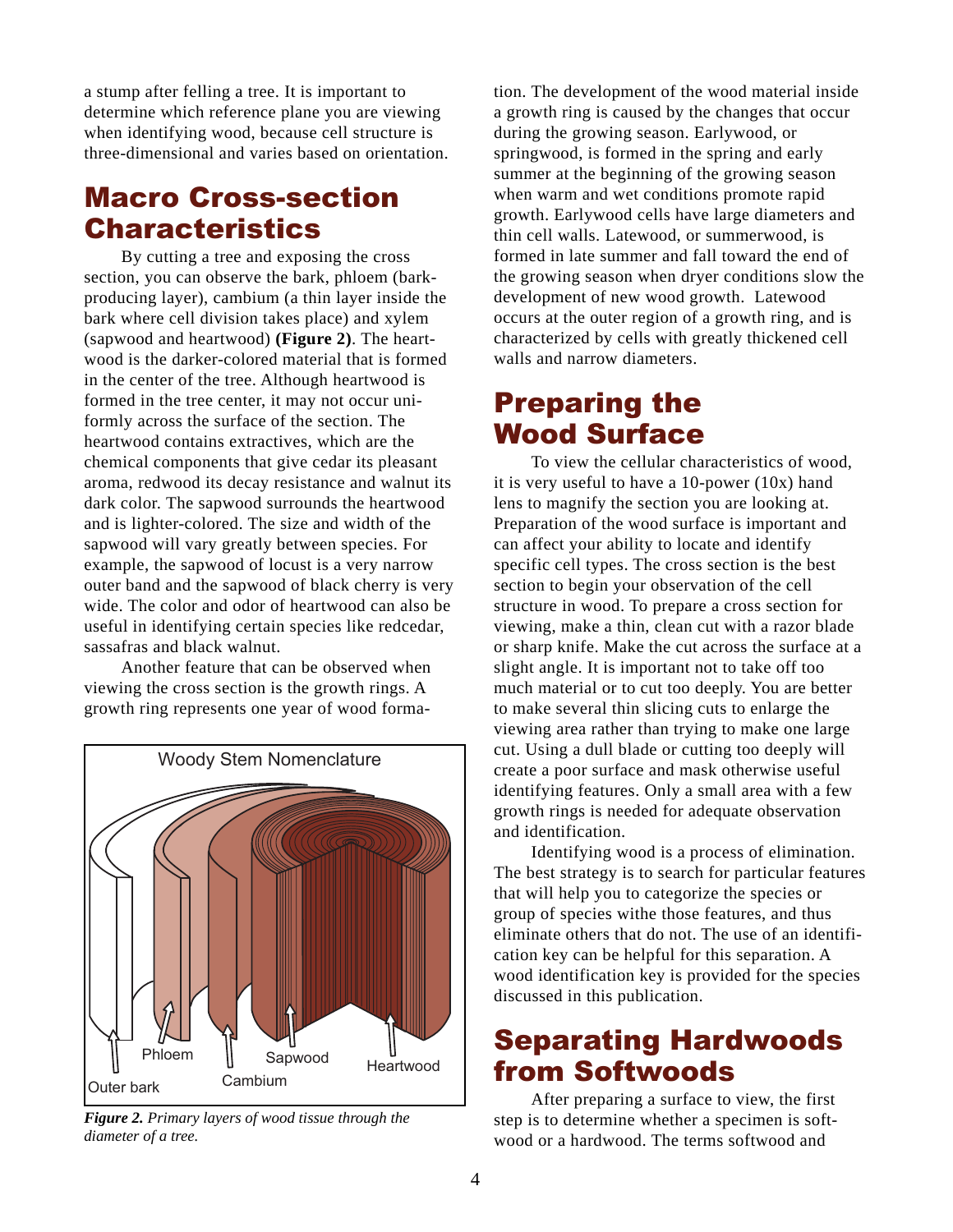hardwood are used to reference the taxonomical division that separates a species and have little to do with the actual hardness of the wood. Hardwood trees have broad leaves and are deciduous – they lose their leaves at the end of the growing season. Hardwoods are angiosperms – using flowers to pollinate for seed reproduction. Oaks, maples, birches and fruit trees are examples of hardwood trees. Softwood trees are conifers (evergreens), have needles or scale-like foliage and are not deciduous. Softwoods are gymnosperms, meaning they do not have flowers and use cones for seed reproduction. Examples of softwoods include pines, spruces, firs and hemlocks.

Softwood cellular structure is simple and 90- 95 percent of the cells are **longitudinal tracheids**. Longitudinal tracheids function in water conduction and support. The limited number of cell types makes softwoods more difficult to differentiate from one another.

Hardwood structure is more complex than softwood structure, and varies considerably between species. The majority of hardwood volume is composed of fiber cells that offer structural support to the stem. The major difference between hardwoods and softwoods is the presence of **vessel elements**, or **pores,** that exist in hardwoods only. The main function of vessel elements is water conduction. Vessel elements can vary greatly in size, number and spacing from one species to another, and from earlywood to latewood. Some species, like oak, have vessel elements that are

#### How to prepare a good surface for viewing wood structure with a hand lens

- A sharp blade is required for good surface preparation. A razor blade is best.
- A good clean surface is one where cells have been cleanly cut rather than torn.
- Do not cut too deep. Deep cuts will resort in torn fibers in the wood section and possible injury to your hands and fingers!
- Only a few growth rings on the cross section are needed.
- Wetting the surface with water can be helpful in getting a good, clean section.

extremely large and numerous. Other species, such as yellow-poplar, gum and birch, have vessel elements that are uniform in size and number, and are evenly spaced throughout the growth ring. By using a hand lens, you can determine if vessel elements are present or not, thus separating hardwoods from softwoods. **Figure 3** illustrates the three dimensional differences between hardwood and softwood cell structure.

After determining whether a wood sample is a hardwood or softwood – based on the presence or absence of vessel elements – we can begin to look more closely at other cell types for further assistance with identification.



*Figure 3. Three-dimensional cell level comparison between hardwood and softwoods.*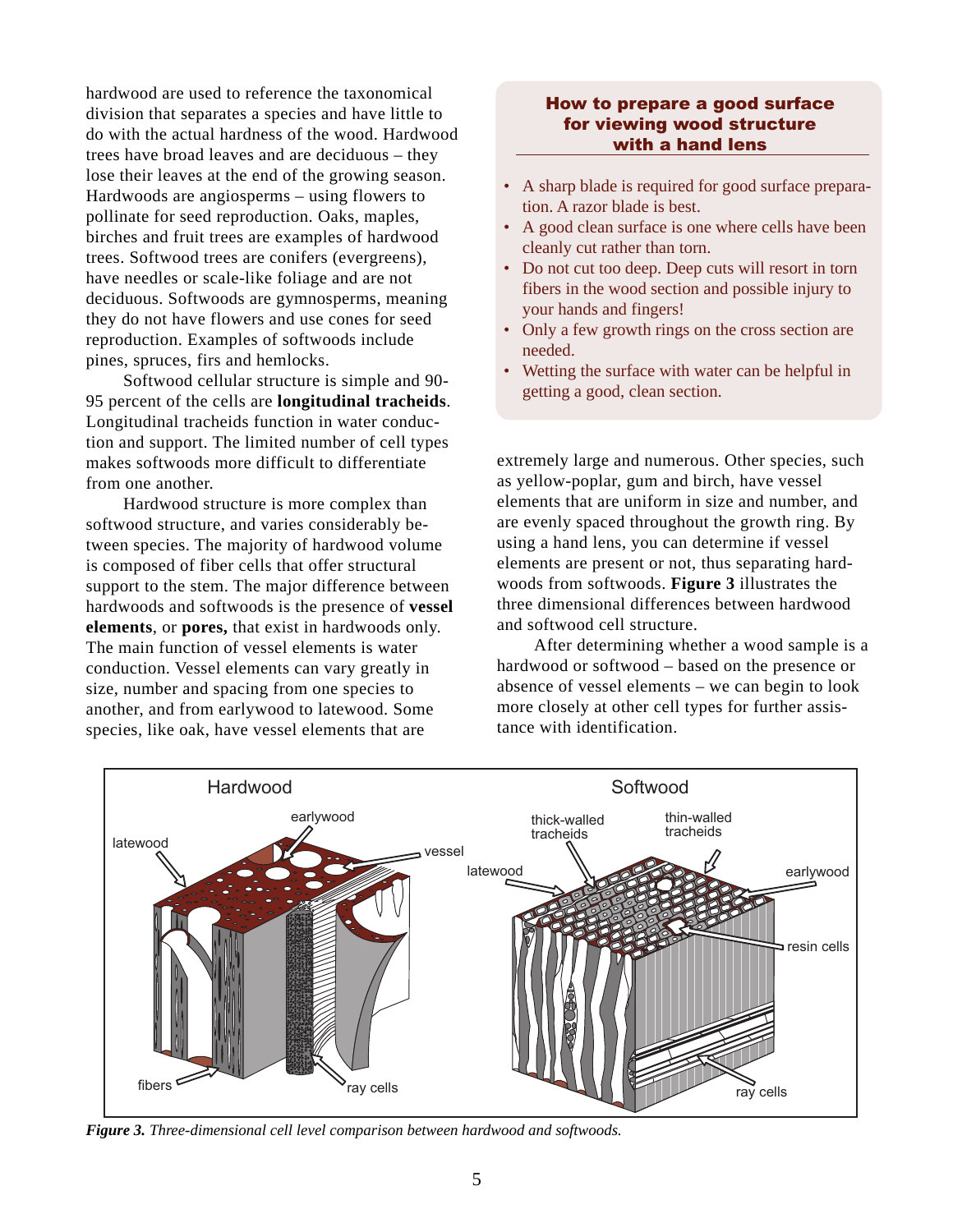# Hardwoods

### Growth Ring Pore Arrangement

The next major step in identifying hardwoods is to observe and categorize how the change, or transition, in pore size occurs from earlywood to latewood within a growth ring. There are three general classifications for this earlywood/latewood transition, as depicted in **Figure 4.**

- (1) **Ring-porous hardwoods (Figure 4a)**. For some groups of species (oaks and elms) the earlywood/ latewood transition occurs abruptly and is very distinct. Within each growth ring, a band of large earlywood vessels (pores) is clearly visible to the naked eye, after which a band of latewood vessels appears much smaller and requires the use of a hand lens to see.
- (2) **Semi-ring-porous hardwoods (Figure 4b)**. For another group of species (black walnut, butternut and hickory) the pore transition from large to small diameter within a growth ring is gradual. The pores in the earlywood zone have a large

diameter that gradually decreases in size as pores enter the latewood zone.

**(3) Diffuse-porous hardwoods (Figure 4c)**. The last group of species has vessels (pores) that are uniform in size across the entire growth ring (yellow poplar, gum and maple). These vessels are usually small, uniform in size and are very difficult to see with the naked eye (a hand lens is needed).

### Vessel (Pore) Arrangement

Vessel elements (pores) can be described by their position relative to each other in a cross section. Different species have unique vessel arrangements. **Figure 5** shows some of the more common vessel arrangements.

**Solitary pores (Figure 5a)**: single pores that do not touch any other pores – evenly spaced across cross section (maples).

**Pore multiples (Figure 5b)**: arrangement where two to five pores appear grouped together.



*Figure 4. Classification of pore transition from earlywood to latewood.*



*Figure 5. Vessel (pore) arrangement.*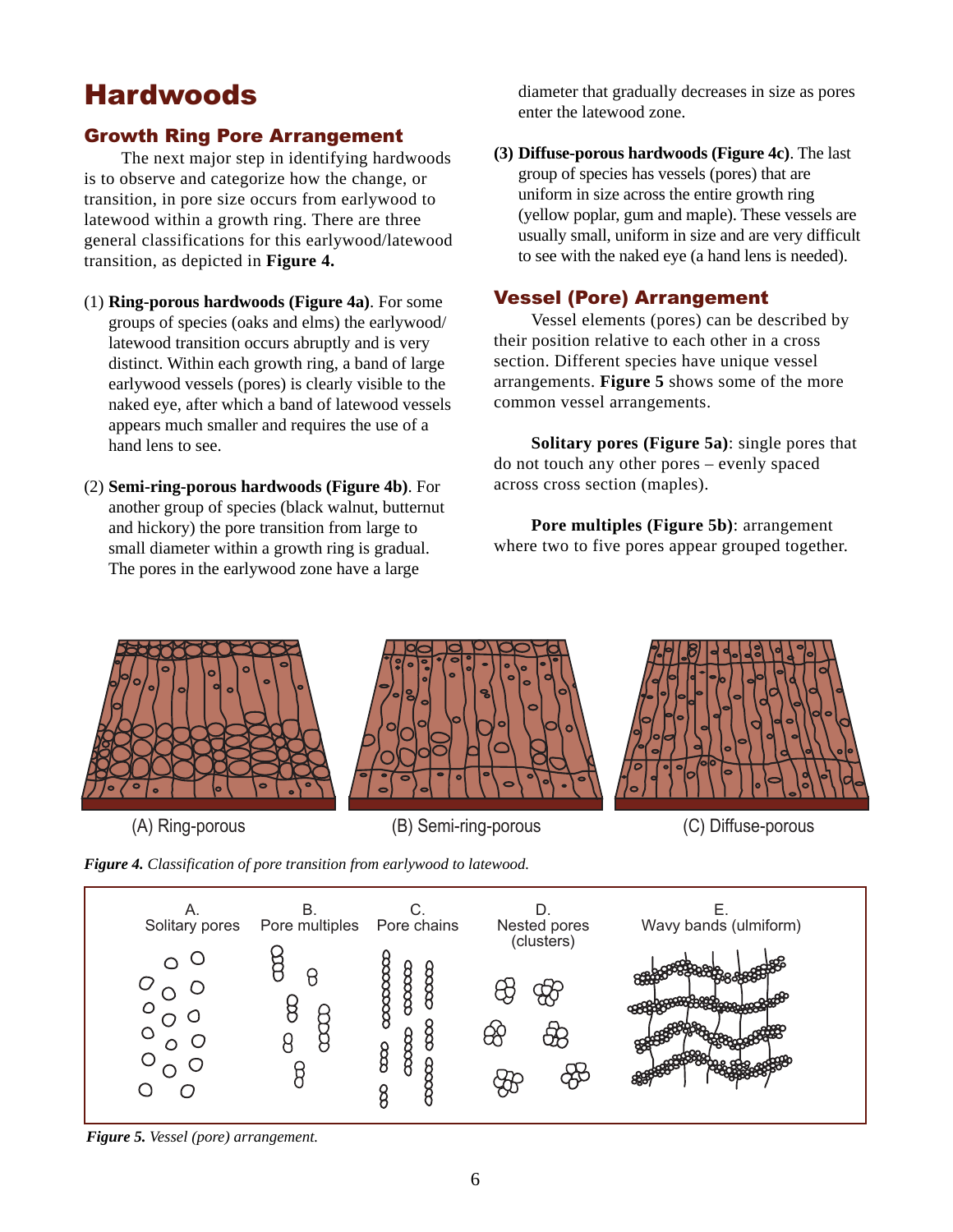Pore multiples usually occur in radial rows (cottonwood), but can occur in both radial and tangential directions (Kentucky coffeetree).

**Pore chains (Figure 5b)**: arrangement where pore multiples appear in radial direction only.

**Nested pores (Figure 5c)**: when larger numbers of pores contact each other both radially and tangentially (cluster).

**Wavy bands (Figure 5d)**: Pores are arranged in irregular concentric bands. Also called *ulmiform* because this characteristic is distinctive of all elms (also hackberry).

#### Wood Rays

Once the pore distribution and arrangement have been identified, it is important to look at the size and arrangement of **wood rays.** Wood rays are seen as narrow stripes or lines that extend across the growth rings in the radial direction – from the bark to the center of the tree. Wood rays function to transport food and water horizontally across the diameter of a tree.

The size and distribution of rays on the cross section are quite unique for many species and groups of species. Species such as red and white oak have very wide rays (many cells wide) that are easily seen without a hand lens. Species such as yellow-poplar, ash and maple have numerous and extremely narrow rays (just 1-2 cells wide). The distribution of rays can also be used to separate some species. For example, beech and sycamore both have large, conspicuous rays with fine, narrow rays running between them. Another useful characteristic of rays that can be observed on the cross section of some species is the presence of *nodes*, or a swelling of the ray, at the intersection of a new growth ring – where the earlywood zone begins. Ray nodes are seen in yellow-poplar, beech and sycamore.

When viewing a piece of wood from either the radial or tangential surface, wood rays can be a key characteristic to help identify the species. Rays vary not only in width, but also in height. The height of a ray is best observed from the tangential surface. Ray height varies between species from imperceptibly small to several inches high. For example, in red oak, ray height never exceeds 1 inch, while in white oak, the height of the rays are consistently greater than 11/4 inch.

When wood is cut radially, across the plane where rays extend through the diameter of the cross section surface, many rays are split and exposed in patches on the radial surface. In many species – maple, sycamore and beech especially – these patches of split rays contrast in color from the longitudinal tissue around them and form a freckled pattern on the radial surface called *ray fleck.*

#### **Tyloses**

Tyloses are inclusions that form inside the vessels of some hardwoods. Because tyloses are unique to certain hardwood species, they are useful for wood identification. Tyloses are outgrowths of parenchyma cells into the hollow lumens of vessels and they look like bubbles or cellophane-like structures clogging the openings of the vessel elements. Tyloses may be absent or sparse, as in red oak; variable, in the case of chestnut and ash; or densely packed and abundant, as they appear in white oak and locust. Tyloses effectively clog the vessels and subsequently restrict moisture movement. The presence of tyloses is the reason white oak is used for making whisky barrels.

#### Parenchyma

Parenchyma are small, thin-walled, longitudinal cells that provide food storage. These cells are sparse in softwoods but are often quite significant in hardwoods. Parenchyma are often very small and difficult to see. However, there are many species with visible and unique arrangements of parenchyma cells that offer a clear structural feature for decisive identification.

There are two basic types of parenchyma: *paratracheal* and *apotracheal*. The major difference between them is that paratracheal parenchyma make contact with the pores or vessel elements, while apotracheal parenchyma are separated from pores by fibers or rays. **Figure 6** shows the various types of paratracheal and apotracheal parenchyma.

In most species, apotracheal parenchyma are not be useful in identifying wood with just a hand lens. One exception is yellow-poplar, which has a fine, clear, bright line of marginal apotracheal parenchyma at the edge of every growth ring. Since yellow poplar is a diffuse porous species, the presence of marginal parenchyma aids tremendously in its identification. Paratrachal parenchyma appears in many forms, and is often more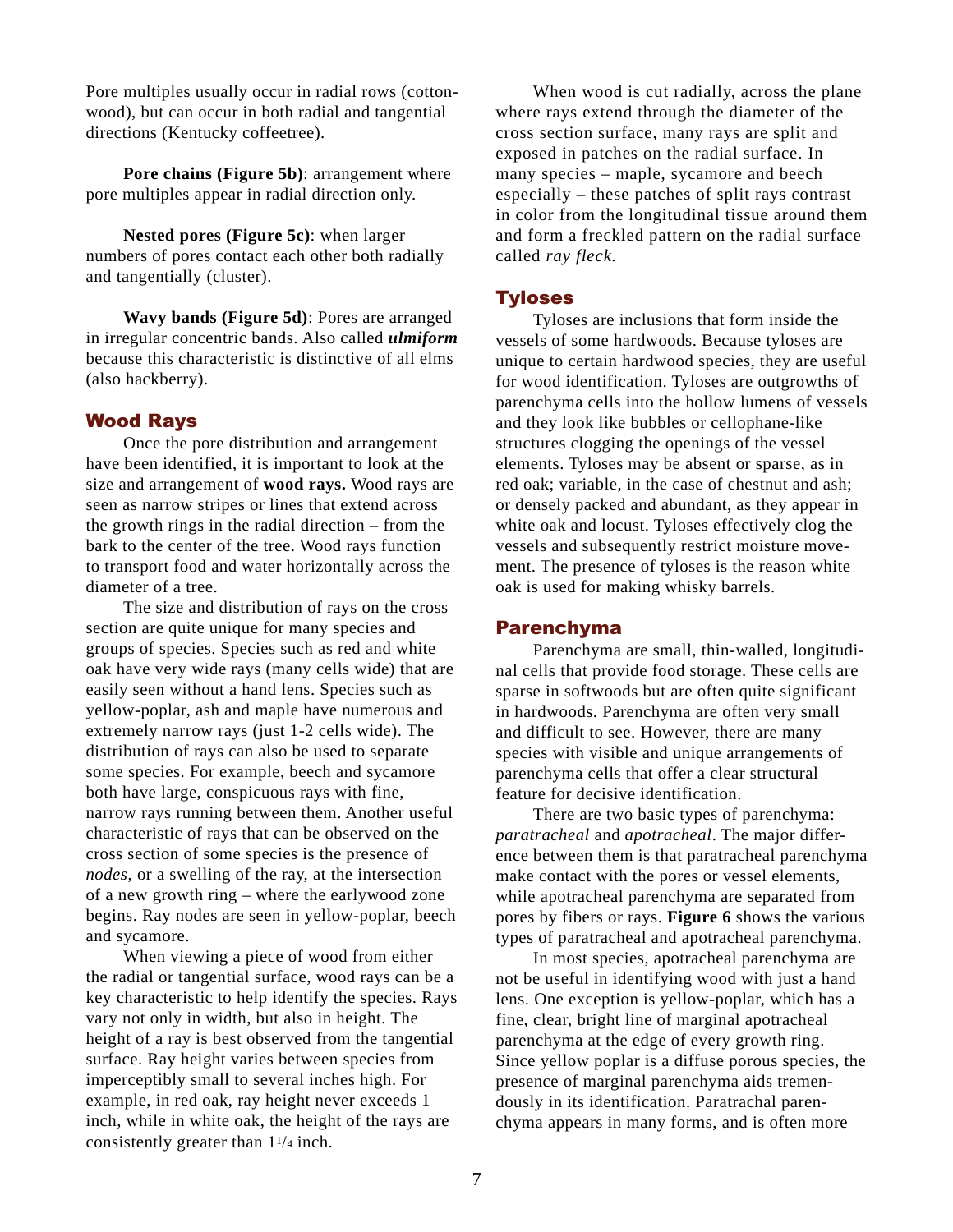

*Figure 6. Classification of parenchyma arrangements around hardwood pores. (cross-section view)*

useful for identification. For example, in hickory the banded parenchyma looks like a reticulate, "web-like" formation as it connects between the rays and pores. This "web-like" appearance is unique to hickory.

#### Color, Odor and Density

Other characteristics of wood species that are fundamental to wood identification include: color, odor and density. These characteristics are remarkably variable in hardwoods and often provide the first clue to identify a particular wood species. Hardwoods come in a variety of colors and shades that often allow immediate and unmistakable recognition. Consider the lush reddish brown of black cherry, the deep chocolate brown of black walnut or the creamy white of hard maple.

Less obvious, but certainly helpful to wood identification are odor characteristics. Many hardwoods have distinctive natural odors. Black cherry, for example, has an unmistakably fragrant aroma, while red oak is more bitter and acidic smelling.

Hardwoods also vary significantly with respect to density. The density of wood is related to its hardness, strength and weight. Typically, a dense species of wood is heavier, harder and stronger than other, less dense species. Hardness is particularly useful when distinguishing between hard and soft maple. Soft maple can be easily dented with your fingernail or sliced with a razor blade, while hard maple is significantly more difficult to make an impression. Hickory, black

locust and osage-orange are quite heavy compared to most other species. It is often helpful to keep in mind how difficult or easy it is to make a cut on the cross section of a piece of wood when preparing the surface for examination.

# **Softwoods**

#### Resin Canals

The first step after making the determination that a wood specimen is softwood – due to the absence of pores – is to inspect the cross-section surface for the presence of resin canals. **Resin canals** are tubular passages in wood that exude pitch, or resin, to seal off wounds that occur due to

insect or mechanical damage. Resin canals most often occur in or near the latewood zone of the growth rings. Softwoods can be separated into two classifications based on the presence or absence of resin canals. Species that have resin canals include pines, spruces, larches and Douglas-fir. The species that do not have resin canals include firs, hemlocks, cedars, redwood, baldcypress and yew.

Woods with resin canals are further separated into two groups: (1) those with large resin canals – pines, and (2) those with small resin canals – Douglas fir, spruce and larch. Using a sample wood identification set to compare the size and number of resin canals of different species is useful in determining how much they can differ between species. For example, most pines have quite large and numerous resin canals that can be seen without the aid of a hand lens. Spruce and larch, on the other hand, have much smaller resin canals that occur less frequently. Douglas fir has many small resin canals. Because the presence of resin canals is quite variable, it may be necessary to make several cuts on the cross section of a specimen to uncover enough surface area to make a good determination.

### Growth Rings: Earlywood and Latewood

In softwoods, earlywood/latewood characteristics can provide useful information for identification. The features to compare are: (1) the nature of the earlywood/latewood transition – abrupt or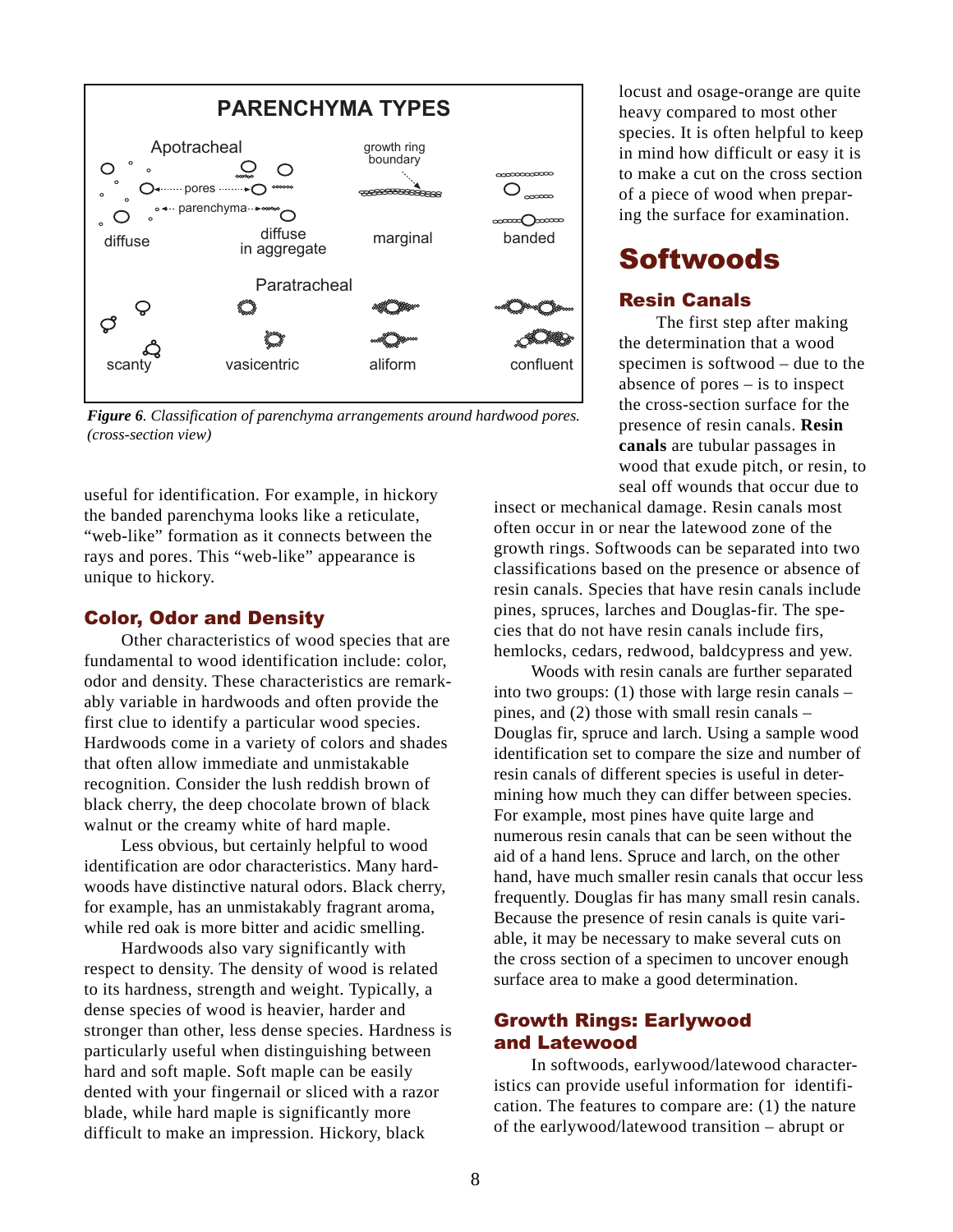gradual, and (2) the percentage of latewood occupying the growth ring.

When identifying hardwoods, the size and distribution of pores between earlywood and latewood are discriminating factors. Since softwoods have no pores, the difference between the earlywood and latewood zones in the growth ring occurs due to effects that the growing season has on the longitudinal tracheids (the dominant cell type in softwoods). The earlywood zone of a growth ring typically consists of thin-walled, larger-diameter cells, while the latewood zone features thick-walled, smaller-diameter cells. Thus, for many species, the earlywood zone appears lighter, contrasting with the latewood zone, which is often a darker or browner shade.

For some species the transition from the lighter-colored earlywood to the darker-colored latewood is distinct and abrupt (southern yellow pine, Douglas fir, redwood). For other woods, this transition is extremely gradual and even imperceptible (white pine, cedars). Some species have an earlywood and latewood transition that falls between gradual to abrupt (spruce, fir, hemlock).

#### Color, Odor and Density

As with the hardwoods, color, odor and density are useful characteristics in identifying softwoods. Some species have distinct color differences, while others do not. Eastern white pine is consistently yellowish white, darkening to light brown with age. Eastern redcedar has a distinctive deep purplish-red color, and redwood a deep reddish-brown. Examples of odors include the "piney" fragrance of pines, the "cedar chest" scent of eastern redcedar and the relative absence of smell in spruce, firs and hemlocks.

Softwoods also vary substantially in density. Because many species are quite dense and strong, softwood lumber is typically used for structural or construction purposes. Southern yellow pine, spruce, hemlock, fir and Douglas fir are all commonly used in the construction industry. White pine and cedars, on the other hand, are considerably less dense and lighter in weight than the other species, while white pine and cedars are easier to slice with a razor blade when preparing a surface for identification.

# **Summary**

Becoming familiar with wood characteristics and structure, as well as the techniques used to identify them, requires practice and dedication. If you know what to look for and where to look, your eye can be trained to pick up unique wood characteristics, enabling accurate and efficient wood identification. While this publication outlines the general principles of wood identification using a hand lens, anyone seeking more in-depth and complete methods should refer to one of the publications listed below.

# Other Publications Related to Wood Identification

Panshin, A. J. and C. de Zeeuw. *Textbook of Wood Technology*. McGraw-Hill. 1980.

Hoadley, R. B. *Identifying Wood: Accurate Results with Simple Tools*. Taunton Press, Inc. Newton, CT. 1990.

*Woods of the World* CD-ROM. Tree Talk Inc. 1994. Burlington, VT.

Sources of Wood Samples for Identification Carolina Biological Supply Company 2700 York Road Burlington, NC 27215 919-584-0381

International Wood Collectors Society 13249 Hwy. 84 N Cordova, IL 61242-9708 309-523-2852

Wisconsin Crafts W6407 20<sup>th</sup> St. Necedah, WI 54646 608-565-2101

Garret Wade Company 161 Avenue of the Americas New York, NY 10013 1-800-221-2912

Educational Lumber Co., Inc. Box 5373 Asheville, NC 28803 704-255-8765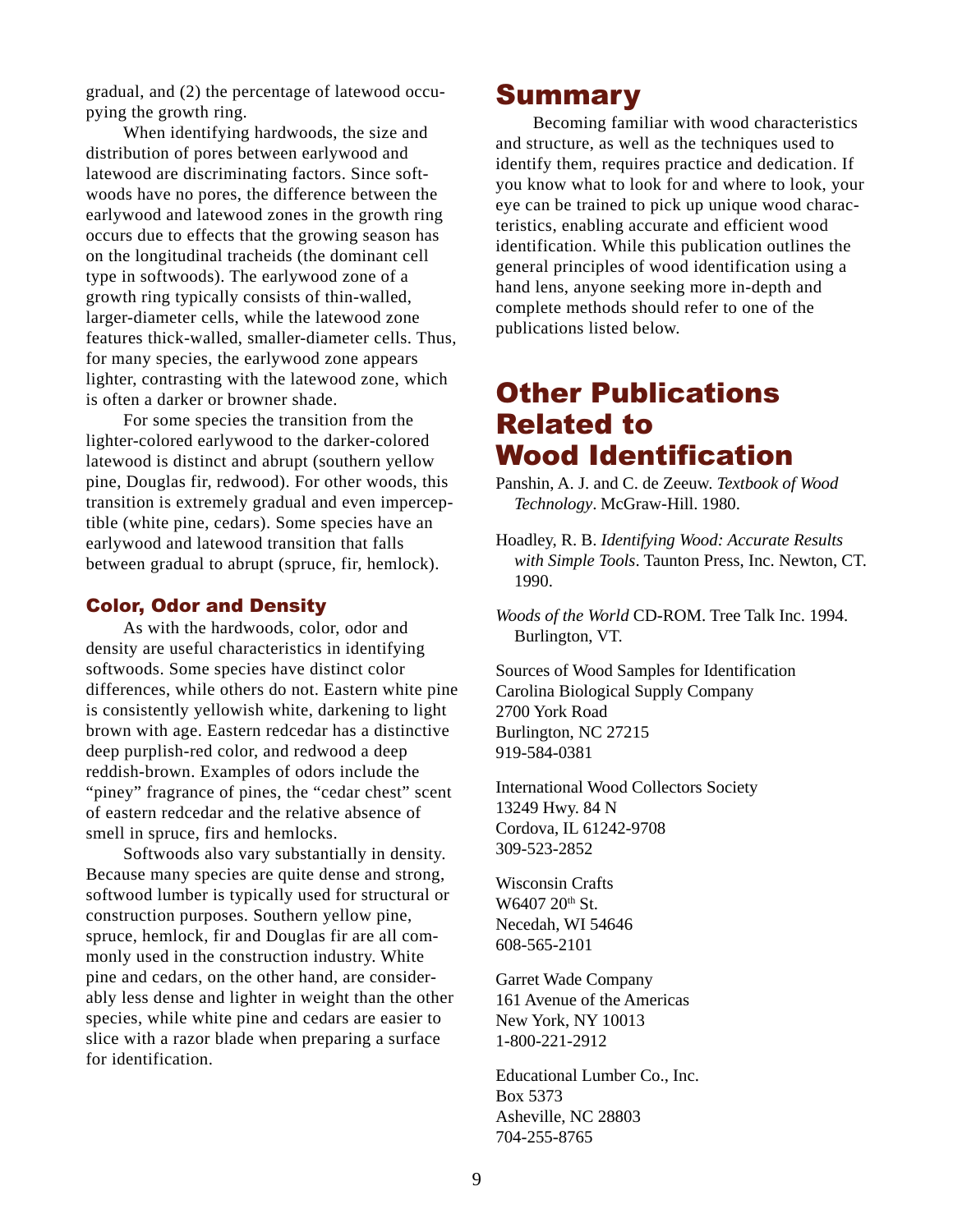# Wood ID: Species Characteristics

# Ring-porous hardwoods

#### **American Elm** *Ulmus Americana*

**Average specific gravity:** 0.50 **Heartwood color:** Light brown to brown or reddish brown **Pore distribution:** Ring-porous **Earlywood:** Pores large, in continuous row **Latewood:** Pores in wavy bands **Tyloses:** Present in earlywood, but usually sparse **Rays:** Not distinct without lens; homogeneous 1-7 (mostly 4-6) seriate.

## **Ash**

*Fraxinus* **spp.**

**Average specific gravity:** 0.60

**Heartwood color:** Light brown or grayish brown. **Sapwood color:** Creamy white (may be very wide) **Pore distribution:** Ring-porous

- **Earlywood:** 2-4 pores wide; pores moderately large, surrounded by lighter tissue
- **Latewood:** Pores solitary and in radial multiples of 2-3, surrounded by vasicentric parenchyma or connected by confluent parenchyma in outer latewood. Thick-walled.

**Tyloses:** Fairly abundant (some vessels open) **Rays:** Not distinct to eye, but clearly visible with lens; 1-3 seriate

# **Black Locust**

*Robinia pseudoacacia*

#### **Average specific gravity:** 0.69

**Heartwood color:** Olive or yellow-brown to dark yellow-brown; dark russet brown with exposure

**Fluorescence:** Bright yellow

**Sapwood:** Never more than 3 growth rings wide

**Pore distribution:** Ring-porous

**Earlywood:** 2-3 pores wide; pores large.

- **Latewood:** Pores in nest-like groups, which merge into interrupted or somewhat continuous bands in outer latewood; latewood fiber mass appears dense and dark in contrast to yellowish; tyloses filled pores and rays.
- **Tyloses:** Extremely abundant with yellowish cast and sparkle, solidly packing vessels and making adjacent pores indistinct.

**Rays:** 1-7 (mostly 3-5) seriate

### **Hickory**

*Carya* spp.

**Average specific gravity:** 0.72 **Heartwood color:** Light to medium brown or reddish brown **Pore distribution:** Ring-porous **Earlywood:** Mostly an intermittent single row or thick-walled pores with fiber mass where interrupted **Latewood:** Pores not numerous, solitary and in radial multiples of 2-5. Thick-walled.

**Tyloses:** Moderately abundant

**Rays:** 1-4 seriate

**Parenchyma:** Banded parenchyma and rays form a reticulate pattern distinctly visible against the background fiber mass with a hand lens (but banded parenchyma absent from earlywood zone)

## **Northern Red Oak**

*Quercus rubra*

**Average specific gravity:** 0.63

**Heartwood Color:** Light brown, usually with flesh or pinkish-colored cast.

**Pore Distribution:** Ring-porous

**Earlywood:** Up to 4 or 5 rows or large solitary pores.

**Latewood:** Pores solitary in radial lines, few and distinct ("countable"), vessels thickwalled

**Tyloses:** Absent or sparse in earlywood

**Rays:** Largest rays conspicuous; tallest less than 1 in. (tangential surface). Narrow rays uniseriate (one cell wide) or in part bisariate

### **White Oak**

*Quercus alba*

**Average specific gravity:** 0.68

**Heartwood color:** Light to dark brown to grayish brown.

**Pore Distribution:** Ring-porous

**Earlywood:** Up to 4 rows of large pores

**Latewood:** Pores small, solitary or in multiples, in spreading radial arrangement, numerous and indistinct ("uncountable"), grading to invisibly small with lens. Vessels thin-walled.

### **Tyloses:** Abundant

**Rays:** Largest rays conspicuous; tallest greater than 11/4 in. Narrow rays uniseriate or in part biseriate.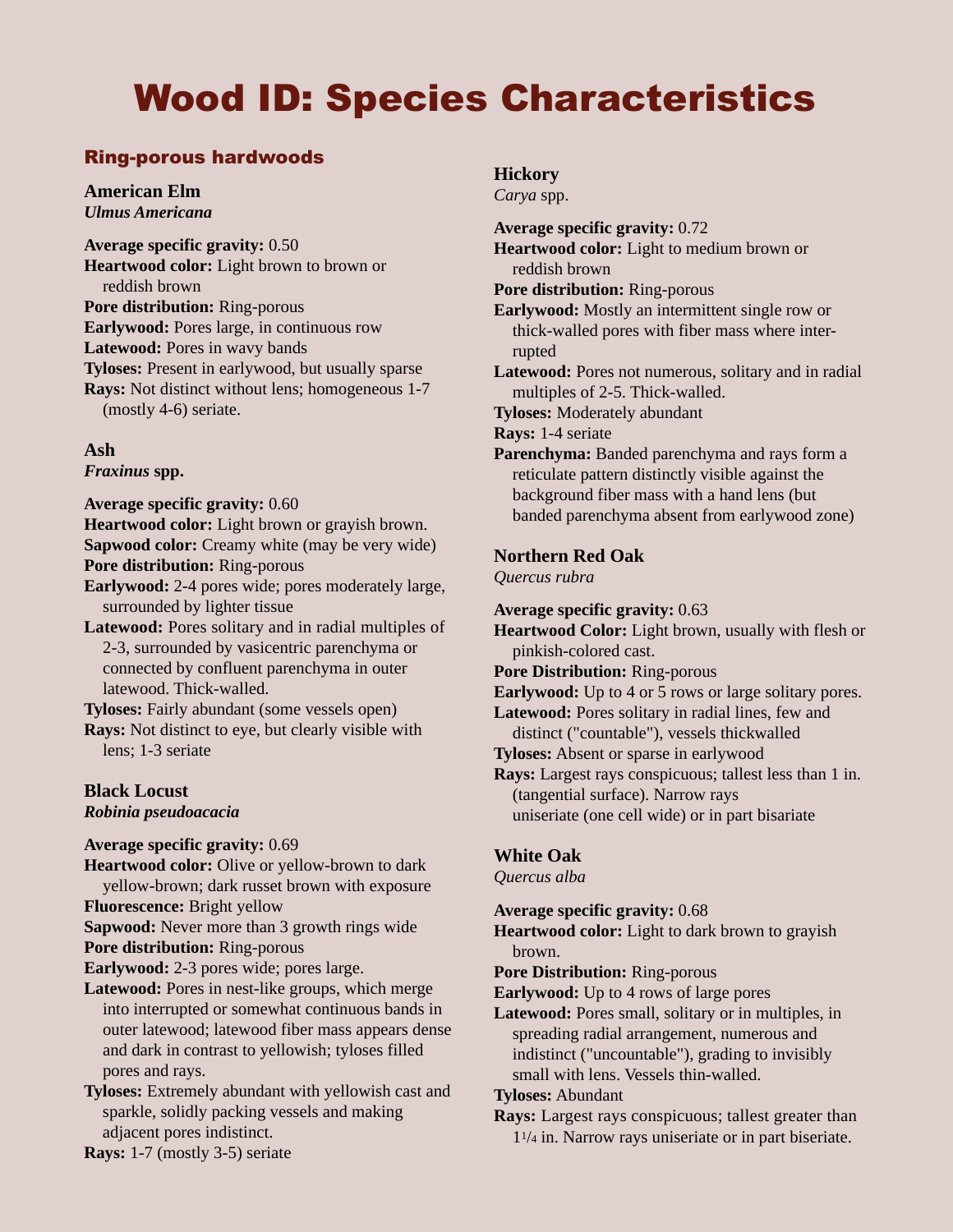## Semi-Ring-Porous Hardwoods

## **Black Walnut**

*Juglans nigra*

**Average specific gravity:** 0.55

**Heartwood color:** medium brown to deep chocolate brown

#### **Pore distribution:** semi-ring-porous

**Pores:** earlywood pores fairly large, decreasing gradually to quite small in outer latewood; pores solitary or in radial multiples of 2 to several

**Tyloses:** Moderately abundant

**Rays:** fine, visible but not conspicuous with hand lens, 1-5 seriate, cells appear round in tangential view

**Crystals:** Occur sporadically in longitudinal parenchyma cells

## Diffuse-Porous Hardwoods

# **American Basswood**

*Tilia americana*

**Average specific gravity:** 0.37

**Heartwood color:** Creamy white to pale brown

**Odor:** Faint but characteristic musty odor

**Pore distribution:** Diffuse-porous; growth rings indistinct or faintly delineated by marginal parynchyma, sometimes with blurry whitish spots along the growth ring boundary

**Pores:** Small, mostly in irregular multiples and clusters

**Rays:** Distinct but not conspicuous on transverse surface with lens. 1-6 seriate; ray cells appear laterally compressed in tangential view; rays have bright yellow cast

#### **American Beech**

*Fagus grandifolia*

#### **Average specific gravity:** 0.64

**Heartwood color:** Creamy white with reddish tinge to medium reddish-brown

**Pore distribution:** Diffuse porous; growth rings distinct.

**Pores:** Small, solitary and in irregular multiples and clusters, numerous and evenly distributed throughout most of the ring; narrow but distinct latewood in each ring due to fewer, smaller pores

**Rays:** Largest rays conspicuous on all surfaces; darker ray fleck against lighter background on radial surfaces. Largest rays 15-25 seriate; uniseriate rays common

# **Black Cherry**

*Prunus serotina*

**Average specific gravity:** 0.50

**Heartwood color:** Light to dark cinnamon or reddish-brown

**Pore distribution:** Diffuse-porous; growth rings sometimes distinct because of narrow zone or row of numerous slightly larger pores along initial earlywood.

**Pores:** Pores through growth ring solitary and in radial or irregular multiples and small clusters

**Gum Defects:** Common

**Rays:** Not visible on tangential surface; conspicuous light ray fleck on radial surfaces; distinct bright lines across transverse surface, conspicuous with lens. 1-6 (mostly 3-4) seriate.

#### **Black Gum**

*Nyssa sylvatica*

#### **Average Specific Gravity:** 0.50

**Heartwood Color:** Medium grey or grey with green or brown cast (wood usually has interlocked grain)

**Pore Distribution:** Diffuse-porous

**Pores:** Very small, numerous, solitary and in multiples and small clusters

**Rays:** Barely visible even with hand lens; 1-4 seriate

#### **Eastern Cottonwood**

*Populus deltoides*

#### **Average specific gravity:** 0.40

**Heartwood color:** Grayish to light grayish-brown. Occationally olive.

**Pore distribution:** Diffuse porous or semi-diffuseporus. Usually an apparent size graduation from earlywood to latewood

**Pores:** Small to medium small; Solitary and in radial multiples of 2 to several

**Rays:** Very fine, not easily seen with hand lens

#### **Sycamore**

#### *Platanus occidentalis*

#### **Average specific gravity:** 0.49

**Heartwood color:** Light to dark brown, usually with a reddish cast

**Pore distribution:** Diffuse-porous; growth rings distinct due to unusual lighter color of latewood (thinner band and clearer than beech)

**Pores:** Small, solitary and in irregular multiples and clusters, numerous and evenly distributed through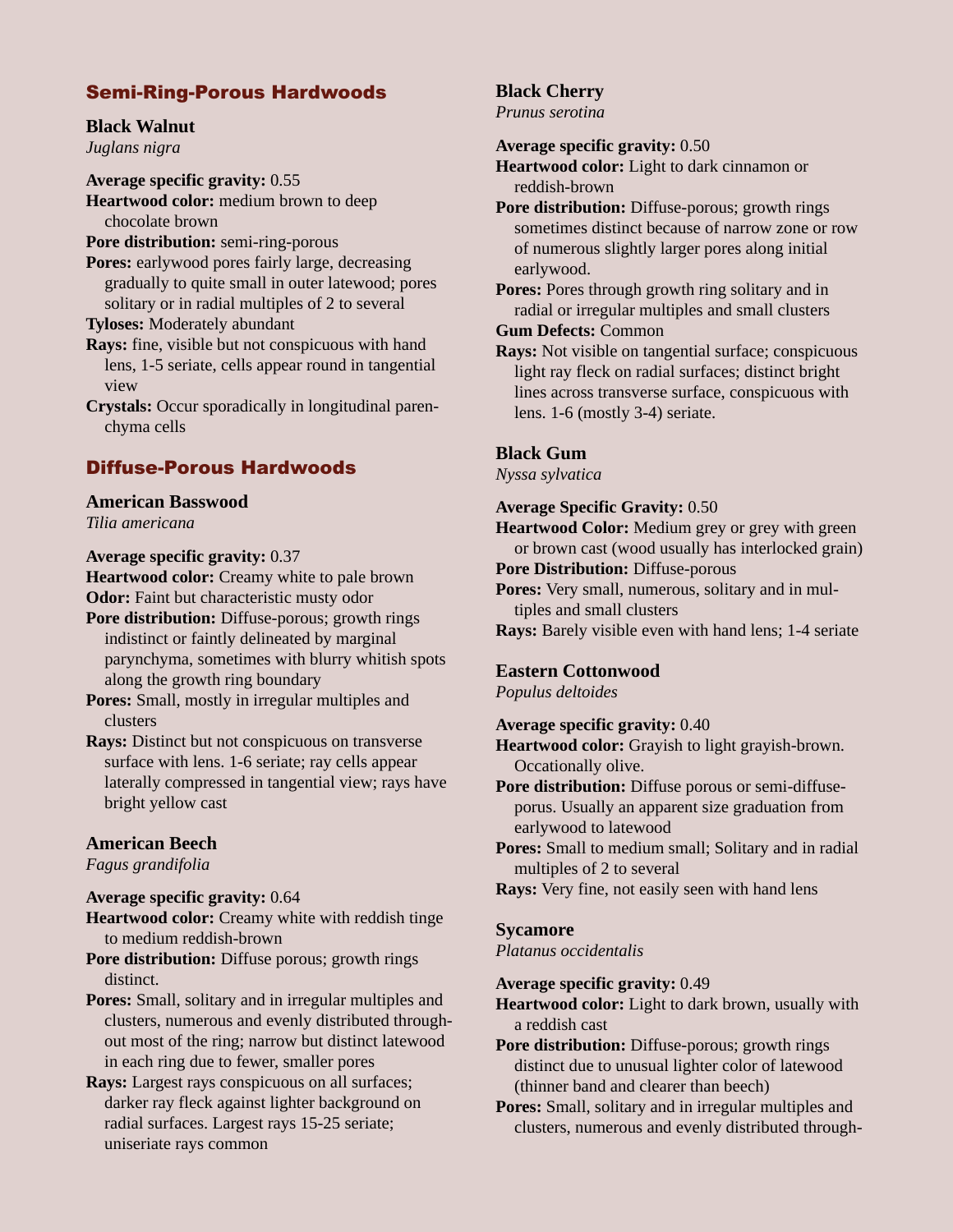out most of the growth ring; latewood zone evident by fewer, smaller pores

**Rays:** Easily visible without hand lens on all surfaces, appearing uniform in size and evenly spaced on transverse and tangential surfaces, producing conspicuous dark ray fleck on radial surfaces. Largest rays up to 14 seriate; uniseriate rays not common.

#### **Sugar Maple**

*Acer saccharum*

#### **Average specific gravity:** 0.63

- **Heartwood color:** Creamy white to light reddishbrown
- **Pore distribution:** Diffuse-porous; growth rings distinct due to darker brown, narrow latewood line
- **Pores:** Small, with largest approximately equal to maximum ray width in cross section; solitary or in radial multiples; very evenly distributed
- **Rays:** Visible to eye on tangential surface as very fine, even-sized, evenly distributed lines; on radial surfaces, ray fleck usually conspicuous. Rays: Two distinct sizes: largest 7-8 seriate; uniseriate rays numerous.

#### **Red Maple**

*Acer rubrum*

#### **Average specific gravity:** 0.54

- **Heartwood color:** Creamy white to light reddishbrown, commonly with grayish cast or streaks.
- **Pore distribution:** Diffuse-porous
- **Pores:** Small, solitary and in radial multiples, very evenly distributed; largest as large or slightly larger than widest rays on cross section.
- **Rays:** May be visible on tangential surface as very fine, even-sized and evenly spaced lines; on radial surface, ray fleck usually conspicuous. 1-5 seriate.

#### **Yellow Birch**

*Betula alleghaniensis*

#### **Average specific gravity:** 0.62

**Heartwood color:** Light brown to dark brown, reddish-brown.

**Pore distribution:** Diffuse porous

- **Pores:** Small to medium, solitary and in radial multiples of two to several pores
- **Rays:** Rays smaller than pore diameters. Some pores may appear to be filled with a substance; 1-5 seriate.

# **Yellow Poplar**

*Liriodendron tulipifera*

**Average specific gravity:** 0.42

- **Heartwood color:** Green, or yellow to tan with greenish cast
- **Sapwood color:** creamy white (often wide)
- **Pore distribution:** Diffuse-porous; growth rings delineated by distinct light cream or yellowish line of marginal parenchyma.
- **Pores:** Small, solitary, but mostly in radial or irregular multiples and small clusters
- **Rays:** Distinct on cross section with lens; produce conspicuous fine light ray fleck on radial surfaces. 1-5 (mostly 2-3) seriate

## Softwood Identification

# **Eastern White Pine**

*Pinus strobus*

**Average specific gravity:** 0.35 **Odor:** Pleasant, piney **Heartwood:** Distinct, darkening with age **Grain appearance:** Fairly even **Earlywood / Latewood transition:** Gradual **Resin Canals:** large, numerous, mostly solitary, evenly distributed

#### **Southern Yellow Pine**

*Pinus spp.*

**Average specific gravity:** 0.51 to 0.61 **Odor:** "pitchy" pine odor **Heartwood:** Distinct **Grain appearance:** Uneven **Earlywood / Latewood transition:** abrupt **Resin Canals:** Large, numerous, mostly solitary, evenly distributed

#### **Red Spruce**

*Picea rubens*

**Average specific gravity:** 0.40

**Odor:** None

**Heartwood:** Light in color; indistinct from sapwood **Grain appearance:** Fairly even to moderately even **Earlywood / Latewood transition:** Gradual **Resin Canals:** Small, relatively few; solitary or

several in tangential groups, variably distributed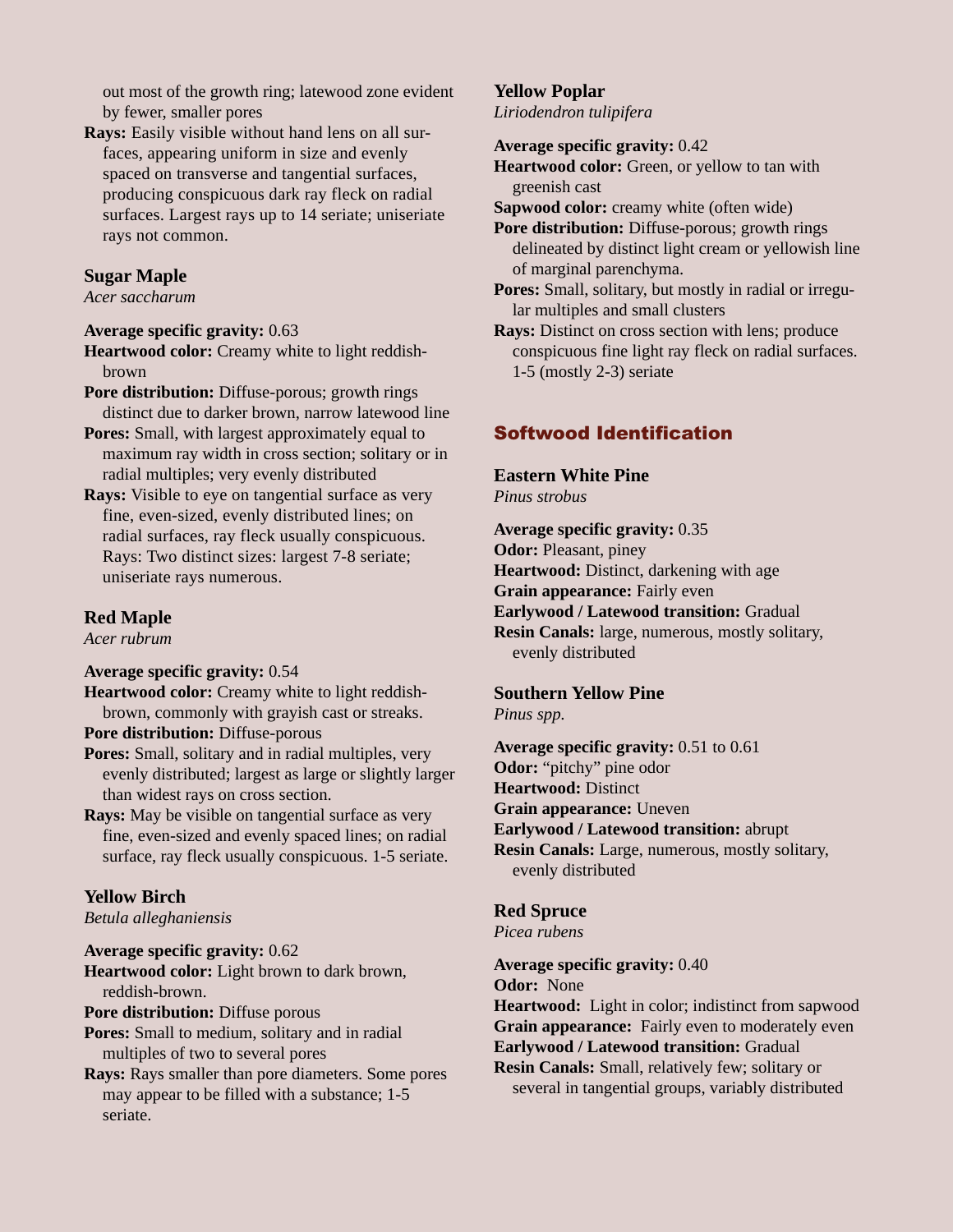**Hemlock** *Tsuga Canadensis*

**Average specific gravity:** 0.40 **Odor:** None **Heartwood:** Indistinct, light in color **Grain appearance:** Fairly uneven **Earlywood / Latewood transition:** Fairly abrupt to gradual **Texture:** Medium to medium-coarse

#### **Balsam Fir**

*Abies balsamea*

**Average specific gravity:** 0.36 **Odor:** None **Heartwood:** Indistinct, light in color Grain appearance: moderately uneven to moderately even **Earlywood / Latewood transition:** Very gradual **Texture:** Medium

#### **Eastern Red Cedar**

*Juniperus virginiana*

**Average specific gravity:** 0.47 **Odor:** "cedar-chest" odor, very distinct **Heartwood:** Distinct, deep purplish red, aging to reddish-brown **Grain appearance:** Moderately uneven to fairly even; latewood narrow **Earlywood / Latewood transition:** Gradual **Texture:** Very fine

#### **Baldcypress**

*Taxodium distichum*

**Average specific gravity:** 0.46 **Odor:** Faint to moderately rancid **Heartwood:** Usually distinct **Grain appearance:** Uneven **Earlywood / Latewood transition:** Abrupt; earlywood medium yellow-brown; latewood amber to dark brown **Texture:** Coarse to very coarse

For more information or to inquire about wood identification short courses hosted by The University of Tennessee and the Tennessee Forest Products Center, please contact:

> Dr. Brian H. Bond Assistant Professor The University of Tennessee Tennessee Forest Products Center 2506 Jacob Drive Knoxville, TN 37996-4563 Email : bbond7@utk.edu Website: http://web.utk.edu/~tfpc/ Phone: (865) 946-1121 Fax: (865) 974-4714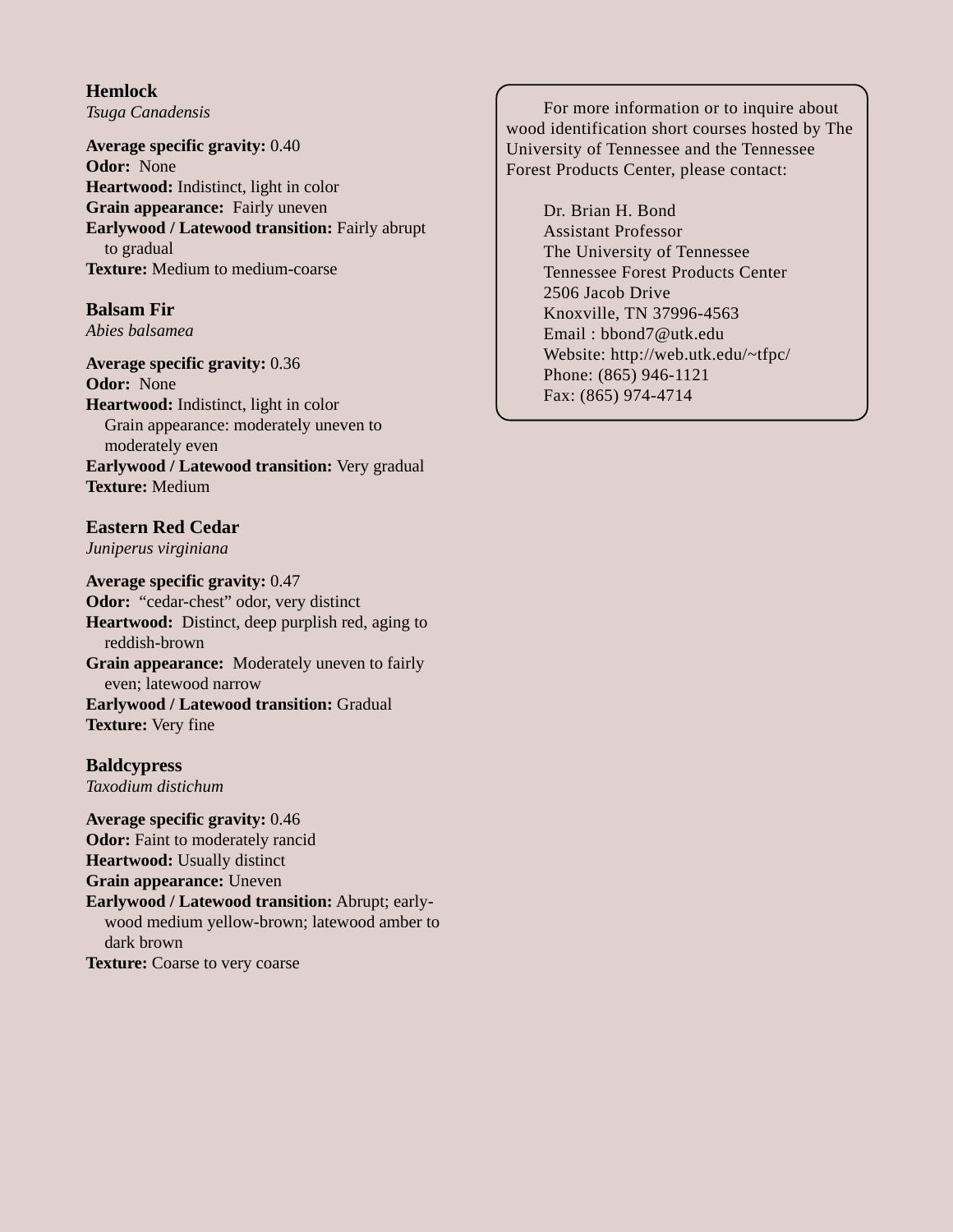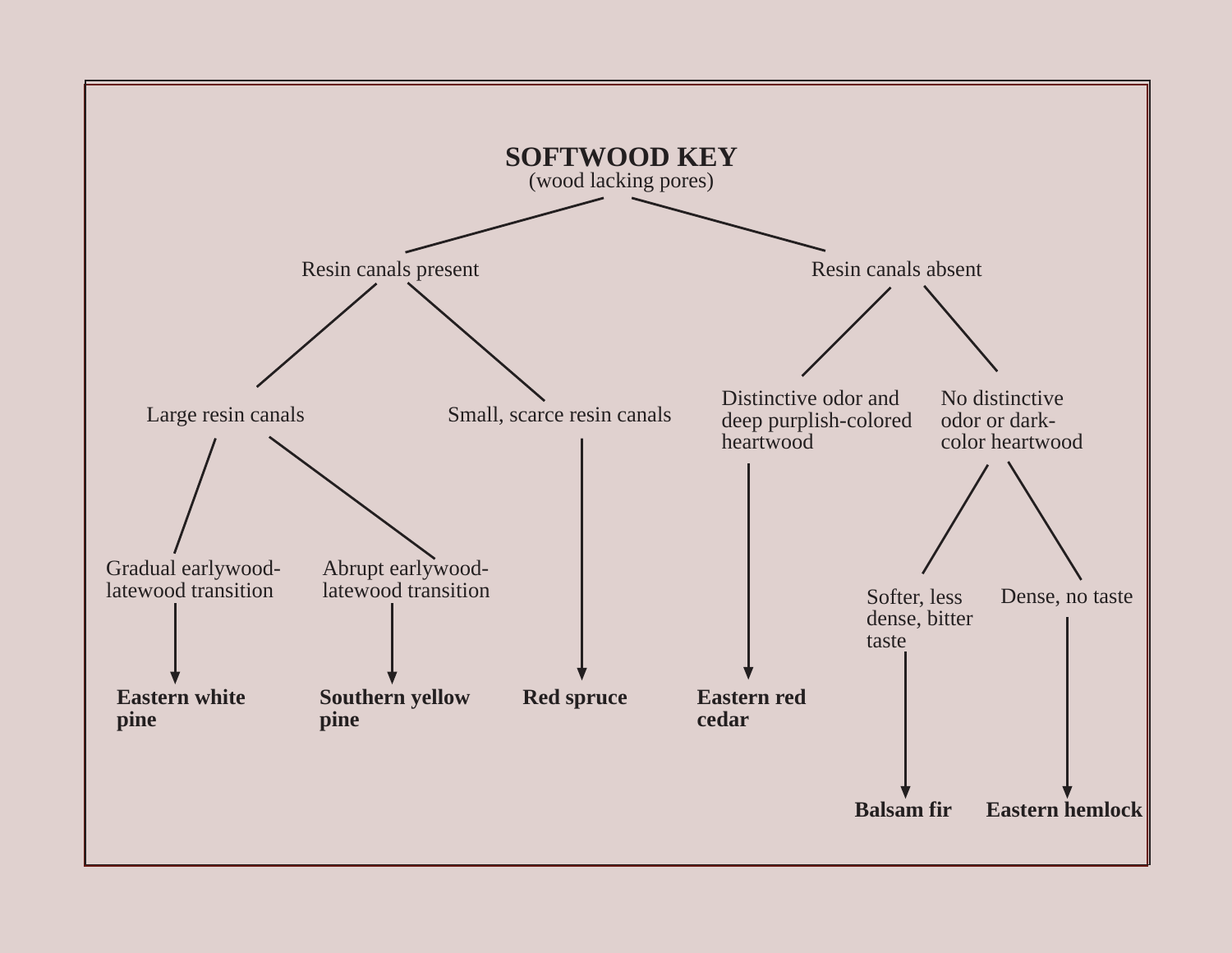